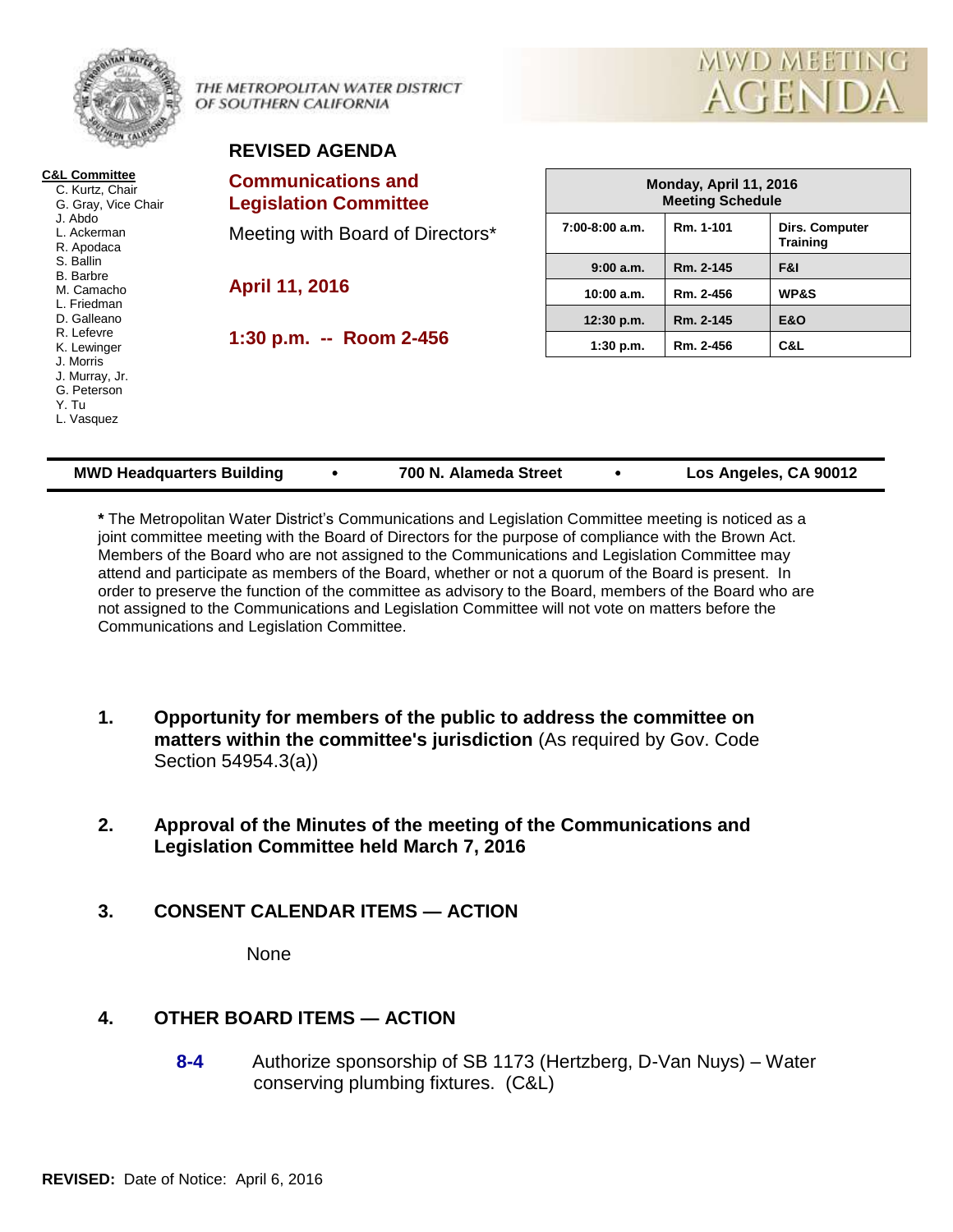| <b>Added</b> |         | <b>Recommendation:</b>                                                                                                                                                                                                            |
|--------------|---------|-----------------------------------------------------------------------------------------------------------------------------------------------------------------------------------------------------------------------------------|
|              |         | Option #1:                                                                                                                                                                                                                        |
|              |         | Adopt the CEQA determination that the proposed action is not defined as a<br>project under CEQA, and                                                                                                                              |
|              |         | Authorize the General Manager to sponsor SB 1173.                                                                                                                                                                                 |
|              | $8 - 5$ | Express support, if amended, for AB 1755 (Dodd, D-Woodland) – The<br>Open and Transparent Water Data Act; and express opposition, unless<br>amended, to AB 2304 (Levine, D-Petaluma) - California Water Market<br>Exchange. (C&L) |
|              |         | <b>Recommendation:</b>                                                                                                                                                                                                            |
|              |         | Option #1:                                                                                                                                                                                                                        |
|              |         | Adopt the CEQA determination that the proposed action is not defined as a<br>project under CEQA, and                                                                                                                              |
|              |         | Authorize the General Manager to express support for AB 1755, if<br>amended, and opposition to AB 2304, unless amended.                                                                                                           |
|              | $8-6$   | Express opposition to AB 2550 (Patterson, R-Fresno) – State Water<br>Resources Control Board: instream flow curtailments: compensation.<br>(C&L)                                                                                  |
| Added        |         | <b>Recommendation:</b>                                                                                                                                                                                                            |
|              |         | Option #1:                                                                                                                                                                                                                        |
|              |         | Adopt the CEQA determination that the proposed action is not defined as a<br>project under CEQA, and                                                                                                                              |
|              |         | Authorize the General Manager to express opposition to AB 2550.                                                                                                                                                                   |
|              | $8 - 7$ | Express support for ACA 8 (Bloom, D-Santa Monica) – Local government<br>financing: water facilities and infrastructure: voter approval. (C&L)                                                                                     |
| <b>Added</b> |         | <b>Recommendation:</b>                                                                                                                                                                                                            |
|              |         | Option #1:                                                                                                                                                                                                                        |
|              |         | Adopt the CEQA determination that the proposed action is not defined as a<br>project under CEQA, and                                                                                                                              |
|              |         | Authorize the General Manager to express support for ACA 8.                                                                                                                                                                       |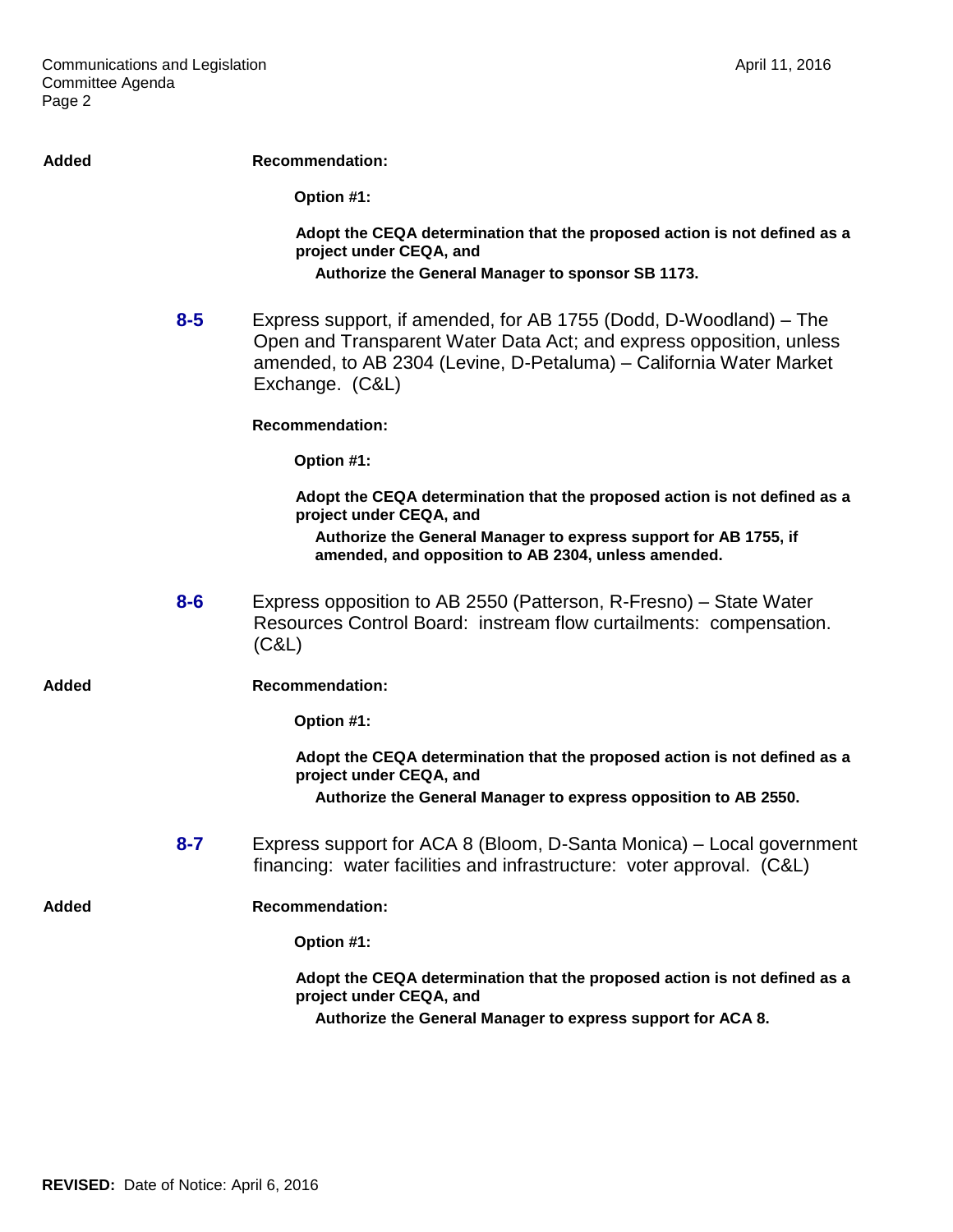**Added 8-10** Express opposition, unless amended, to AB 2470 (Gonzalez, D-San Diego) – Municipal Water Districts: Water Service for Indian Tribes. (C&L)

#### **Recommendation:**

**Option #1:**

**Adopt the CEQA determination that the proposed action is not defined as a project under CEQA, and**

**Express opposition unless amended to AB 2470.**

## **5. BOARD INFORMATION ITEMS**

None

# **6. COMMITTEE ITEMS**

- a. Report on activities from Washington, D.C.
- b. Report on activities from Sacramento
- c. Update on Inspection Trip Program

## **7. MANAGEMENT REPORT**

a. External Affairs Management report

# **8. FOLLOW-UP ITEMS**

None

## **9. FUTURE AGENDA ITEMS**

**10. ADJOURNMENT**